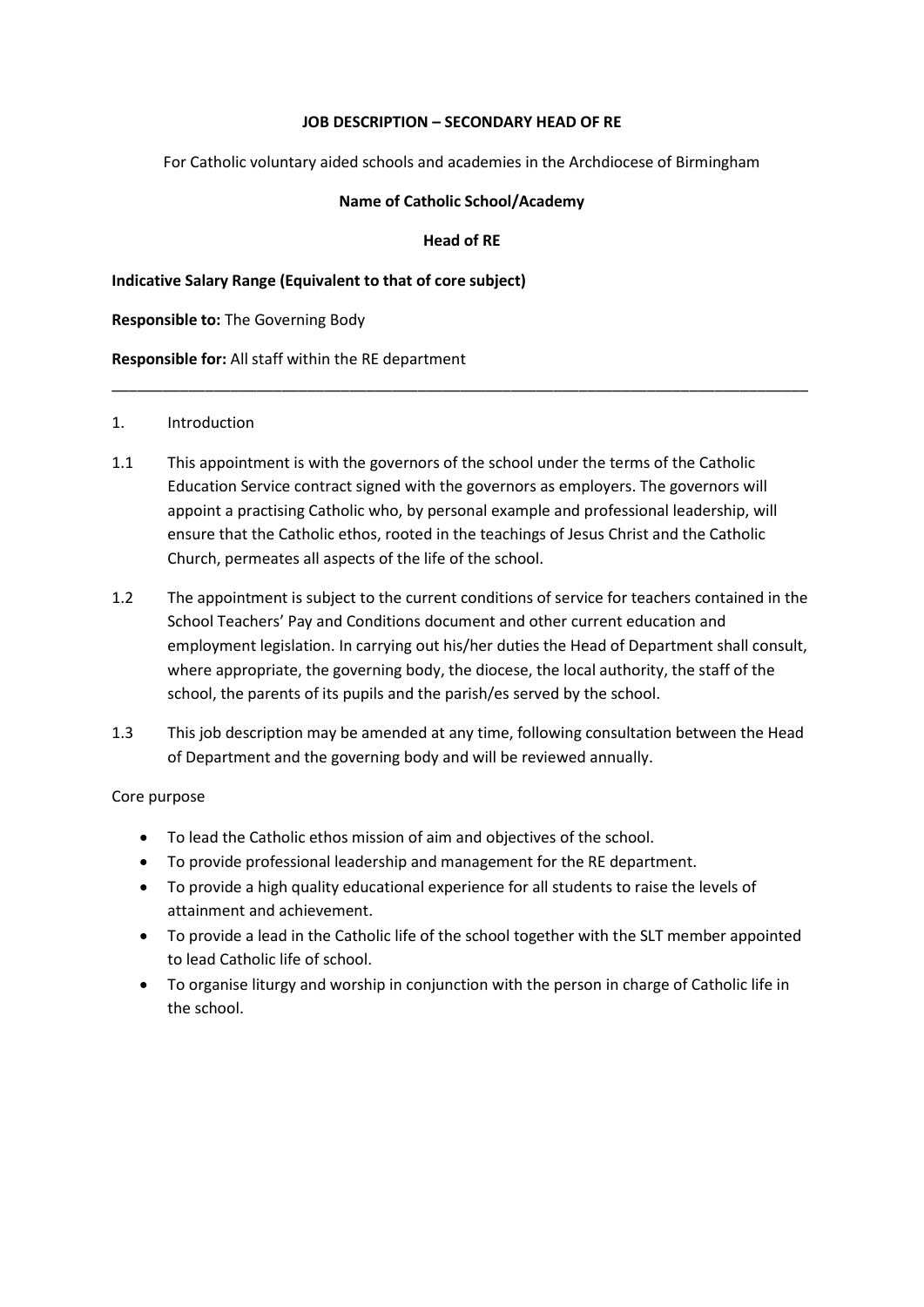In addition to the job description for a qualified teacher, as a subject leader, the person appointed will undertake the following duties and responsibilities:

# **Strategic direction and development of the subject**

- Develop and ensure implementation of a whole-school policy for RE in line with the aims and policies of the school.
- Use Diocesan, national, local and school management data effectively, to monitor standards of achievement across the school in RE.
- Produce short, medium, long- term plans to develop RE in relation to:
	- resources
	- staff professional development requirements
	- the aims of the school, and its policies and practices, and ensure this is integrated into the school development plan
	- targets for realistic but challenging improvements
- Monitor the progress made towards achieving RE plans and targets and use this information to plan future developments.
- To be involved in the liturgical experience and spiritual life of the school, both curricular and extra in conjunction with SLT and school chaplain.
- To report to Governor meetings where appropriate.
- To be involved in the extra curricular life of the school, both RE and non-RE related, e.g.: charity work, residential trips.
- To assist on the planning and development of the post-16 provision especially for the RE element.

# **Teaching and Learning**

- Follow the requirements of the exam board and meet with requirements of the Catholic Education Directory.
- Ensure curriculum coverage, continuity and progression in RE throughout the school.
- Ensure that teachers are clear about teaching objectives, understand the sequence of teaching and learning in the subject and communicate this to students.
- Support and guide colleagues to select the most appropriate teaching and learning methods and resources to meet the needs of the full range of pupils.
- Establish and implement clear policies and practices for assessing, recording and reporting on pupil achievement in line with school policy.
- Support departments in their self-evaluation by monitoring teaching and learning by - Observations
	- Learning walks
	- Book scrutiny
	- Data analysis
- Evaluate the teaching of the subject in school, use this analysis to identify effective practice and areas for improvement and take action to improve further the quality of teaching in the subject.
- To act as a form tutor and provide pastoral support to those pupils in your tutor group.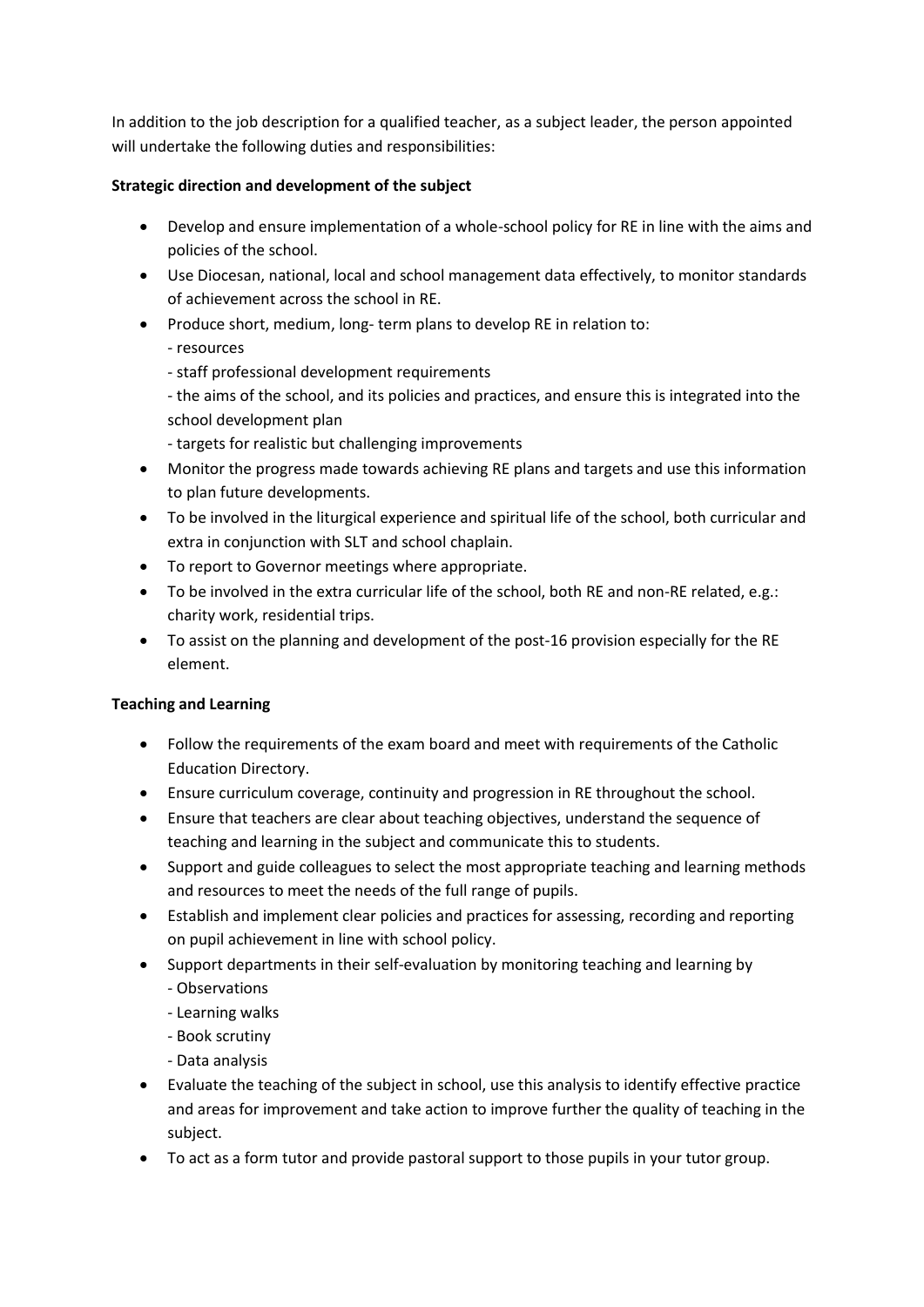### **Leading and Managing Staff**

- Lead professional development of staff through example and support.
- To ensure the behaviour policy is consistently implemented.
- Ensure newly qualified staff and staff new to the department receive appropriate support for the subject.
- Work with the Inclusion staff to ensure that SEN and PP pupils have specific targets and that work is matched to pupils needs.
- To make appropriate arrangements when staff are absent.
- Ensure that the headteacher, senior managers and governors are well informed about subject policies, plans and priorities, the success in meeting objectives and targets and subject-related professional development plans.
- To lead the development of subject links with partner schools and community and to effectively promote open day/evenings and other events.

## **Accountability**

- Communicate effectively, orally and in writing to a range of audiences e.g. staff, students, parents and Governors.
- Discuss with the management the progress of the department regarding data and development plan.
- Secure understanding and strategies for performance management and appraise designated members of staff.
- Establish resource and staff requirements for the subject and inform the link SLT of costs and priorities. Distribute subject resources to meet the objectives of the school.
- To ensure 10% curriculum is RE for KS3/4 and 5% for over 16 years.
- Keep abreast of curriculum developments to ensure the department is up to date.
- Ensure the effective and efficient management of learning resources for the RE subject.
- Ensure a stimulating but safe working environment in which risks are regularly assessed regarding safeguarding, health and safety and visits policy.
- Report to Governors as required.

## **Other Professional Requirements**

- Establish and maintain positive effective working relationships with professional colleagues and parents.
- Participate as required in meetings with professional colleagues and parents in respect of the duties and responsibilities of the post.
- Be aware of the need to take responsibility for your own professional development and ensure attendance at Diocesan inset provision.
- Lead the school in the fostering of the school ethos.
- Love teaching, a positive and balanced professional and who will enjoy the challenge of moving a wonderful school forward.